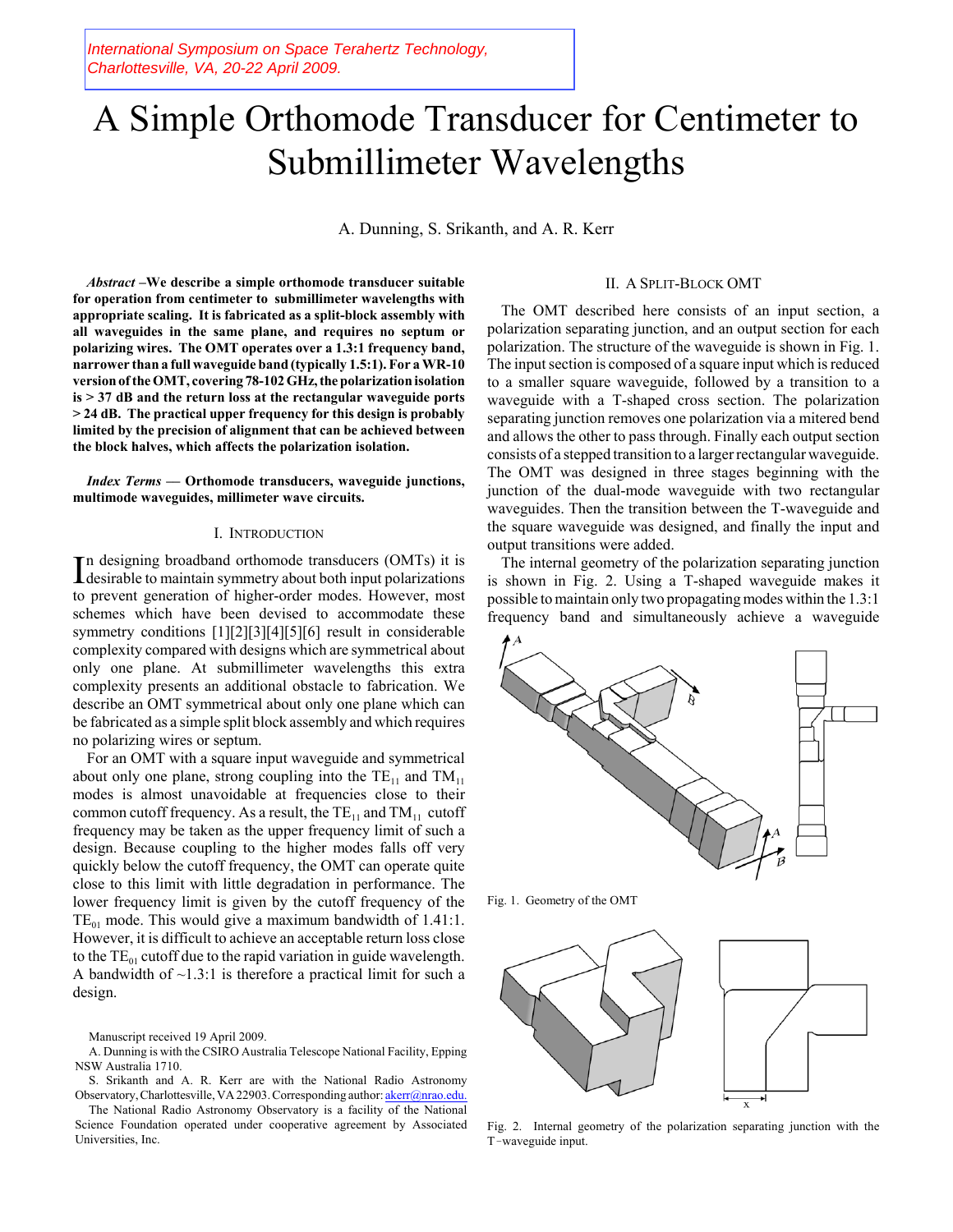impedance closely matched to that of the junction's rectangular waveguide outputs. The ratio of the cutoff frequency of the desired modes in the T-waveguide to the cutoff frequency of the next higher order mode is 1.73:1, which makes it possible for this junction to operate over a bandwidth of approximately 1.6:1. It is only the transition from square to T-waveguide that reduces this bandwidth to 1.3:1. The dominant modes in T-waveguide and their corresponding polarizations are shown in Fig. 3. The **A** polarization encounters a transition to rectangular waveguide via a linear increase in the narrow section of the T-waveguide (dimension  $x$  in Fig. 2.) until only a rectangular section remains. This transition presents a section of reduced impendence waveguide almost a quarter wavelength long that is compensated by reducing the impedance of the output waveguide. The **B** polarization is removed via a mitered bend through a rectangular waveguide at right angles to the T-waveguide. A small capacitive transverse ridge at the junction of the rectangular waveguide with the T-waveguide was found to improve the return loss of this polarization. Using a finite element electromagnetic simulator [7] all internal dimensions of the junction and the rectangular waveguide outputs were optimized for minimum reflection of the input signals.

The transition between the T-shaped waveguide and square waveguide consists of a two stage stepped transition. This transition was initially optimized alone and then in combination with the junction for optimal return loss in each polarization.

As a final step, quarter-wave transformers were added to the input and each output waveguide to transform to the required external waveguide sizes. The external square waveguide propagates four modes within the frequency band and therefore the smaller square waveguide section must be maintained for a significant distance from the junction to prevent generation of higher-order modes. Finally, the whole structure was optimized



Fig. 3. Electric field of the first four modes of the T-waveguide. a) The mode corresponding to the  $TE_{01}$  mode in the square waveguide and the *A* polarization. b) The mode corresponding to the  $TE_{10}$  mode in the square waveguide and the *B* polarization. c) and d) show the next higher TM and TE modes, respectively.

for maximum return loss in both polarizations simultaneously.

The original design was for ALMA Band 6 (211-275 GHz) but for ease of measurement we constructed and measured a scaled version for 78-102 GHz in WR-10 waveguide as shown in Figs. 4 and 5.



Fig. 4. Dimensions of the WR-10 OMT in mm. All corner radii are 0.216 mm.



Fig. 5. Photograph of the WR-10 OMT.

#### III. SIMULATION AND MEASUREMENTS

The OMT was analyzed using the FDTD electromagnetic simulator QuickWave [8]. Fig. 6(a) shows the simulated transmission and reflection of the through and side paths (in Fig. 1, paths *A* and *B*, respectively).

Measurements were made using an HP8510C two port vector network analyzer with a square-to-rectangular waveguide transition on the square port of the OMT and a matched load on the rectangular port not connected to the VNA. Fig. 6(b) shows the measured transmission and reflection. The measured transmission shown in Fig. 6(b) has been corrected for the small loss of the square-to-rectangular transition.

Fig. 7 shows the polarization isolation measured with the VNA connected to the square port of the OMT and the isolated waveguide port.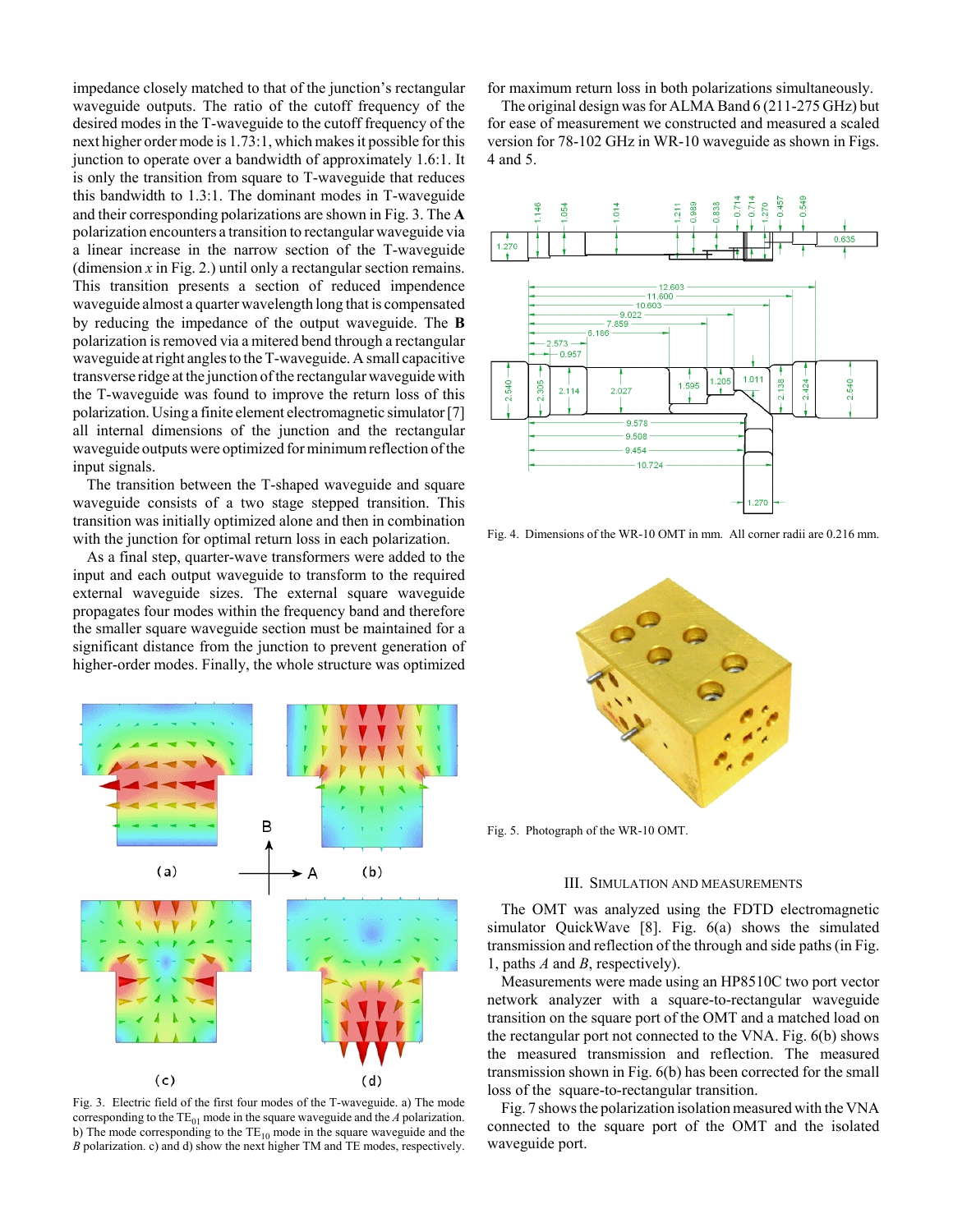The first OMT we made had poor polarization isolation as a result of misalignment between the block halves. To explore this, FDTD simulations were run with deliberately misaligned parts. Fig. 8 shows the effect of misalignments of 7, 14, and 28 μm on the polarization isolation.

## IV. DISCUSSION

The surprising sensitivity of the isolation of the OMT to small misalignments between block halves warrants further



Fig. 6. S-parameters of the OMT: Transmission (side path blue, through path brown), and reflection coefficient (side arm green, through arm red) at the rectangular waveguide ports. (a) Simulated using QuickWave. (b) Measured. Markers at 78 and 102 GHz.



Fig. 7. Measured isolation of the OMT. Side-port isolation (red); through-port isolation (green). Markers at 78 and 102 GHz.



Fig. 8. Simulated polarization isolation as a function of misalignment between the block halves, for the side-port and through-port. Shown in gray are measurements on a misaligned OMT. Markers are at 78 and 102 GHz.

explanation. If the misalignment were simply equivalent to a twist in the square waveguide, the cross polarization would be much less than observed (and simulated). A 28 μm misalignment of a 2.54 mm square waveguide would cause a rotation of  $\sim 0.3^{\circ}$ , corresponding to a -45 dB cross-polarized component independent of frequency. The actual cause of the frequency dependent cross-polarization can be explained with the aid of Fig. 9 which shows the misaligned square waveguide. Vector **A** represents the electric field of one incident linear polarization, and can be broken down into two components  $A_1$  and  $A_2$ . Because of the misalignment of the two halves of the block, the two components see waveguides of slightly different effective width and thus have different phase velocities. This results in the



Fig. 9. Cross-section of the misaligned square waveguide. Components  $A_1$  and **A2** of linearly polarized wave **A** have different phase velocities which results in generation of a cross polarized component..

generation of circular polarization. At lower frequencies, close to the cutoff frequencies of the  $A_1$  and  $A_2$  modes, the difference in phase velocity is more pronounced, leading to the frequency dependence of the isolation shown in Fig. 8.

In principle the OMT can be scaled to operate at any frequency. In practice, scaling to higher frequencies will be limited by the precision of alignment between the block halves and by the ability to machine the small channels of the Twaveguide section. The smallest commercially available endmills have a diameter of  $\sim$ 25  $\mu$ m [9][10], which would allow an OMT to be machined for operation at 1300-1700 GHz. However, the best machining techniques would only permit alignment of the upper and lower parts within perhaps  $2 \mu m$ . This would give  $\sim$ 15 dB isolation at the low end of the band in an OMT scaled for operation at  $540 - 700$  GHz.